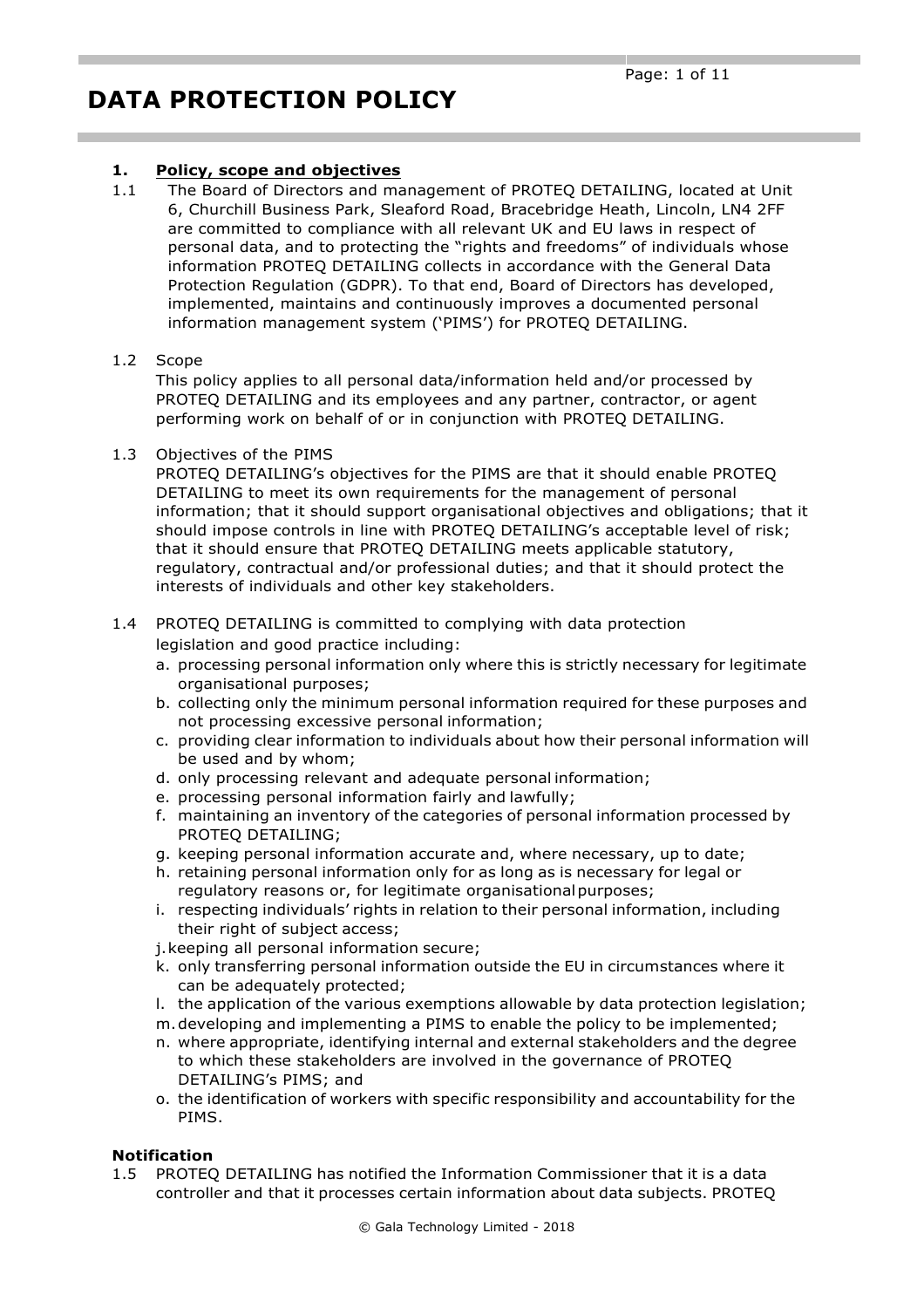DETAILING has identified all

л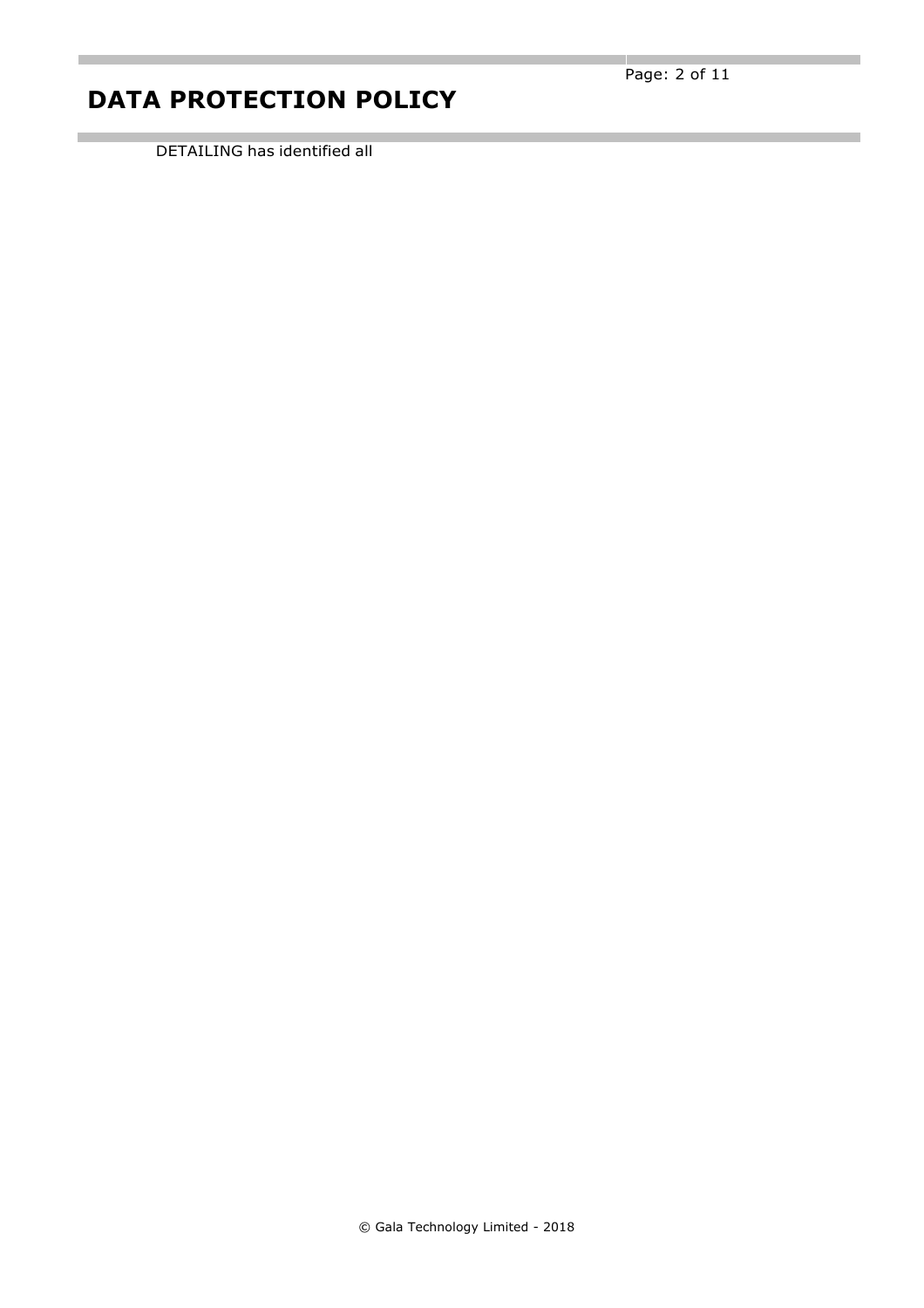the personal data that it processes and this is contained in the Data Inventory Register.

- 1.6 A copy of the ICO notification details is retained by Data Protection Officer/GDPR Owner [where] and the ICO Notification Handbook is used as the authoritative guidance for notification.
- 1.7 The ICO notification is renewed annually on [date].
- 1.8 Data Protection Officer/GDPR Owner is responsible, each year, for reviewing the details of notification, in the light of any changes to PROTEQ DETAILING's activities (as determined by changes to the Data Inventory Register and the management review) and to any additional requirements identified by means of data protection impact assessments.

The policy applies to all Employees/Staff [and interested parties] of PROTEQ DETAILING such as outsourced suppliers. Any breach of the GDPR or this PIMS will be dealt with under PROTEQ DETAILING's disciplinary policy and may also be a criminal offence, in which case the matter will be reported as soon as possible to the appropriate authorities.

Partners and any third parties working with or for PROTEQ DETAILING, and who have or may have access to personal information, will be expected to have read, understood and to comply with this policy. No third party may access personal data held by PROTEQ DETAILING without having first entered into a data confidentiality agreement [document reference], which imposes on the third party obligations no less onerous than those to which PROTEQ DETAILING is committed, and which gives PROTEQ DETAILING the right to audit compliance with the agreement.

### **2. Background to the General Data Protection Regulation ('GDPR')**

The General Data Protection Regulation 2016 replaces the EU Data Protection Directive of 1995 and supersedes the laws of individual Member States that were developed in compliance with the Data Protection Directive 95/46/EC. Its purpose is to protect the "rights and freedoms" of living individuals, and to ensure that personal data is not processed without their knowledge, and, wherever possible, that it is processed with their consent.

### **3. Definitions used by the organisation (drawn from the GDPR)**

**Territorial scope –** the GDPR will apply to all controllers that are established in the EU (European Union) who process the personal data of data subjects, in the context of that establishment. It will also apply to controllers outside of the EU that process personal data in order to offer goods and services, or monitor the behavior to data subjects who are resident in the EU.

**Establishment –** the main establishment of the controller in the EU will be the place in which the controller makes the main decisions as to the purpose of its data processing activities. The main establishment of a processor in the EU will be its administrative center. If a controller is based outside the EU, it will have to appoint a representative in the jurisdiction in which the controller operates, to act on behalf of the controller and deal with supervisory authorities.

**Personal data** – any information relating to an identified or identifiable natural person ('data subject'); an identifiable natural person is one who can be identified, directly or indirectly, in particular by reference to an identifier such as a name, an identification number, location data, an online identifier or to one or more factors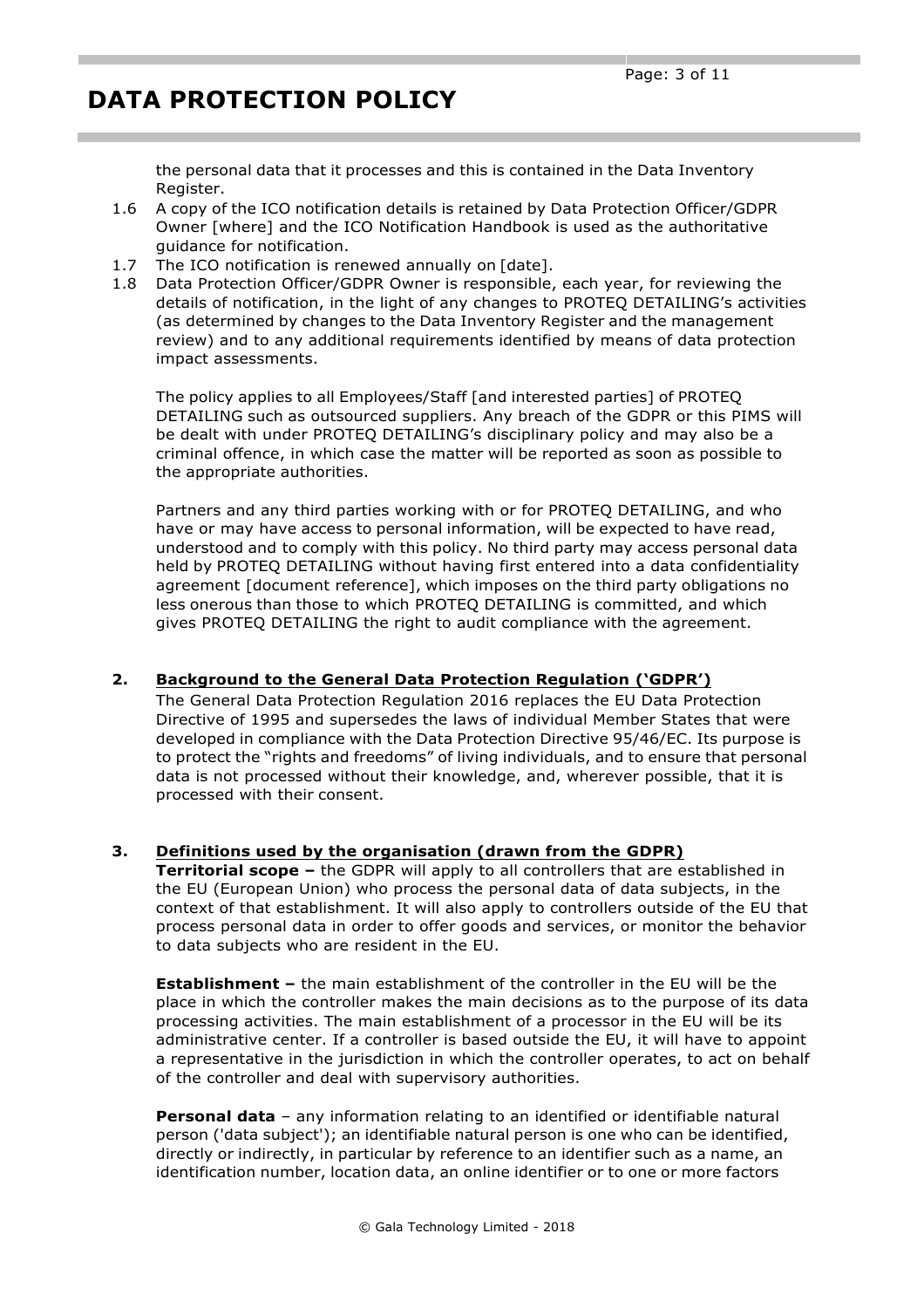specific to the physical, physiological, genetic, mental, economic, cultural or social identity of that natural person.

**Special categories of personal data** – personal data revealing racial or ethnic origin, political opinions, religious or philosophical beliefs, or trade-union membership, and the processing of genetic data, biometric data for the purpose of uniquely identifying a natural person, data concerning health or data concerning a natural person's sex life or sexual orientation.

**Data controller** – the natural or legal person, public authority, agency or other body which, alone or jointly with others, determines the purposes and means of the processing of personal data; where the purposes and means of such processing are determined by Union or Member State law, the controller or the specific criteria for its nomination may be provided for by Union or Member State law.

**Data subject** – any living individual who is the subject of personal data held by an organisation.

**Processing** – any operation or set of operations which is performed on personal data or on sets of personal data, whether or not by automated means, such as collection, recording, organisation, structuring, storage, adaptation or alteration, retrieval, consultation, use, disclosure by transmission, dissemination or otherwise making available, alignment or combination, restriction, erasure or destruction.

**Profiling –** is any form of automated processing of personal data intended to evaluate certain personal aspects relating to a natural person, or to analyse, or predict that person's performance at work, economic situation, location, health, personal preferences, reliability, or behavior. This definition is linked to the right of the data subject to object to profiling and a right to be informed about the existence of profiling, of measures based on profiling and the envisaged effects of profiling on the individual.

**Personal data breach –** a breach of security leading to the accidental, or unlawful, destruction, loss, alteration, unauthorised disclosure of, or access to, personal data transmitted, stored or otherwise processed. There is an obligation on the controller to report personal data breaches to the supervisory authority and where the breach is likely to adversely affect the personal data or privacy of the data subject.

**Data subject consent -** means any freely given, specific, informed and unambiguous indication of the data subject's wishes by which he or she, by a statement or by a clear affirmative action, signifies agreement to the processing of personal data.

**Child –** the GDPR defines a child as anyone under the age of 16 years old. The processing of personal data of a child under 13 years of age is only lawful if parental or custodian consent has been obtained.

**Third part**y – a natural or legal person, public authority, agency or body other than the data subject, controller, processor and persons who, under the direct authority of the controller or processor, are authorised to process personal data.

**Filing system** – any structured set of personal data which are accessible according to specific criteria, whether centralised, decentralised or dispersed on a functional or geographical basis.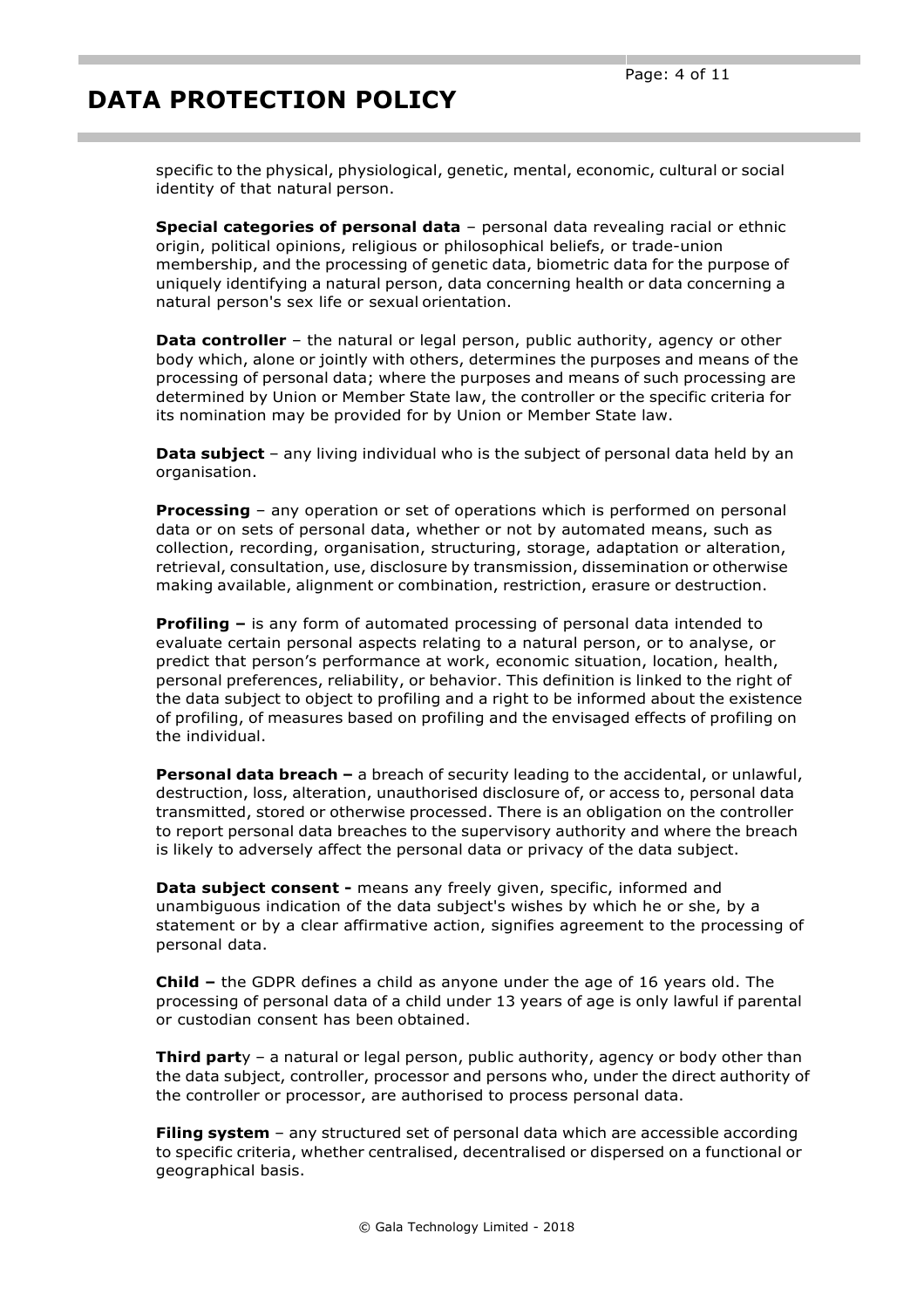### **4. Responsibilities under the General Data Protection Regulation**

- 4.1 PROTEQ DETAILING is a [data controller and/or data processor] under the GDPR.
- 4.2 Top Management and all those in managerial or supervisory roles throughout PROTEQ DETAILING are responsible for developing and encouraging good information handling practices within the organisation; responsibilities are set out in individual job descriptions.
- 4.3 Data Protection Officer/GDPR Owner, a member of the senior management team, is accountable to Board of Directors of PROTEQ DETAILING for the management of personal information within PROTEQ DETAILING and for ensuring that compliance with data protection legislation and good practice can be demonstrated. This accountability includes:
- 4.3.1 development and implementation of the PIMS as required by this policy; and
- 4.3.2 security and risk management in relation to compliance with the policy.
- 4.4 Data Protection Officer who Board of Directors considers to be suitably qualified and experienced, has been appointed to take responsibility for PROTEQ DETAILING's compliance with this policy on a day-to-day basis and, in particular, has direct responsibility for ensuring that PROTEQ DETAILING complies with the GDPR, as do Manager/Executive (generic/line) in respect of data processing that takes place within their area of responsibility.
- 4.5 The Data Protection Officer/GDPR Owner have specific responsibilities in respect of procedures such as the Subject Access Request Procedure and are the first point of call for Employees/Staff seeking clarification on any aspect of data protection compliance.
- 4.6 Compliance with data protection legislation is the responsibility of all members of PROTEQ DETAILING who process personal information.
- 4.7 PROTEQ DETAILING's Training Policy sets out specific training and awareness requirements in relation to specific roles and to members of PROTEQ DETAILING generally.
- 4.8 Members of PROTEQ DETAILING are responsible for ensuring that any personal data supplied by them, and that is about them, to PROTEQ DETAILING is accurate and up-to-date.

### **5. Risk Assessment**

Objective: To ensure that PROTEQ DETAILING is aware of any risks associated with the processing of particular types of personal information. PROTEQ DETAILING has a process for assessing the level of risk to individuals associated with the processing of their personal information. Assessments will also be carried out in relation to processing undertaken by other organisations on behalf of PROTEQ DETAILING. PROTEQ DETAILING shall manage any risks which are identified by the risk assessment in order to reduce the likelihood of a nonconformance with this policy.

Where a type of processing, in particular using new technologies and taking into account the nature, scope, context and purposes of the processing is likely to result in a high risk to the "rights and freedoms" of natural persons, PROTEQ DETAILING shall, prior to the processing, carry out an assessment of the impact of the envisaged processing operations on the protection of personal data. A single assessment may address a set of similar processing operations that present similar high risks.

© Gala Technology Limited - 2018 Where, as a result of a Data Protection Impact Assessment, it is clear that PROTEQ DETAILING is about to commence processing of personal information that could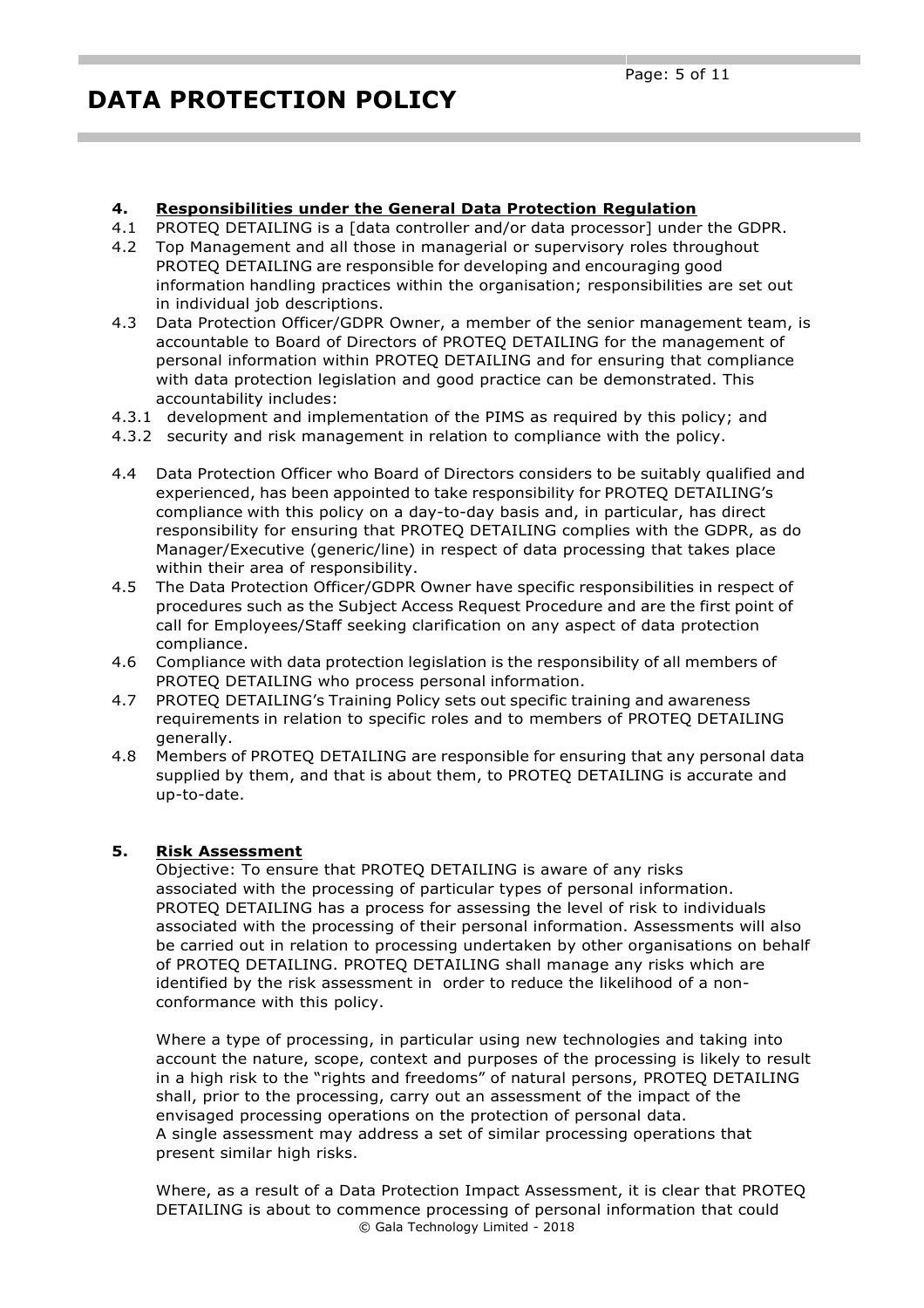cause damage and/or distress to the data subjects, the decision as to whether or not PROTEQ DETAILING may proceed must be escalated for review to the **Data Protection Officer**/**GDPR**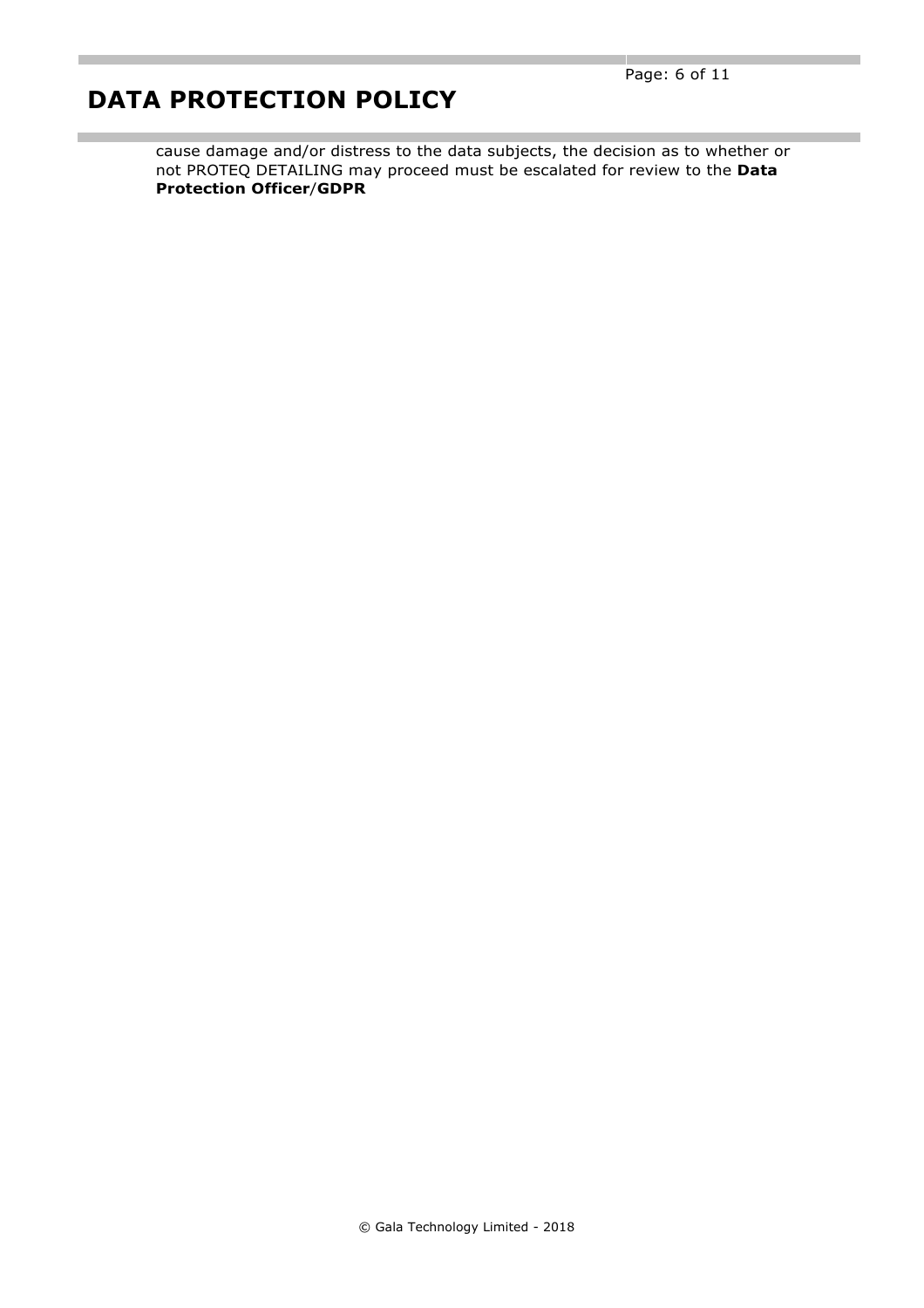**Owner**. The **Data Protection Officer** / **GDPR Owner** shall, if there are significant concerns, either as to the potential damage or distress, or the quantity of data concerned, escalate the matter to the [supervisory authority].

Appropriate controls will be selected from ISO27001 Annex A and applied to reduce the level of risk associated with processing individual data to an acceptable level, by reference to the requirements of the GDPR.

## **6. Data protection principles**

All processing of personal data must be done in accordance with the following data protection principles of the Regulation, and PROTEQ DETAILING's policies and procedures are designed to ensure compliance with them.

#### 6.1 Personal data must be processed lawfully, fairly and transparently.

The GDPR introduces the requirement for transparency whereby the controller has transparent and easily accessible policies relating to the processing of personal data and the exercise of individuals' "rights and freedoms". Information must be communicated to the data subject in an intelligible form using clear and plain language.

The specific information that must be provided to the data subject must as a minimum include:

- 6.1.1 the identity and the contact details of the controller and, if any, of the controller's representative;
- 6.1.2 the contact details of the **Data Protection Officer**, where applicable;
- 6.1.3 the purposes of the processing for which the personal data are intended as well as the legal basis for the processing;
- 6.1.4 the period for which the personal data will be stored;
- 6.1.5 the existence of the rights to request access, rectification, erasure or to object to the processing;
- 6.1.6 the categories of personal data concerned;
- 6.1.7 the recipients or categories of recipients of the personal data, where applicable;
- 6.1.8 where applicable, that the controller intends to transfer personal data to a recipient in a third country and the level of protection afforded to the data;
- 6.1.9 any further information necessary to guarantee fair processing.
- 6.2 Personal data can only be collected for specified, explicit and legitimate purposes. Data obtained for specified purposes must not be used for a purpose that differs from those formally notified to the Information Commissioner as part of PROTEQ DETAILING's GDPR registration.
- 6.3 Personal data must be adequate, relevant and limited to what is necessary for processing.
- 6.3.1 The Data Protection Officer/GDPR Owner is responsible for ensuring that information, which is not strictly necessary for the purpose for which it is obtained, is not collected.
- 6.3.2 All data collection forms (electronic or paper-based), including data collection requirements in new information systems, must be approved by the Data Protection Officer / GDPR Owner.
- 6.3.3 The Data Protection Officer / GDPR Owner will ensure that, on an [annual] basis all data collection methods are reviewed by [internal audit/external experts] to ensure that collected data continues to be adequate, relevant and not excessive.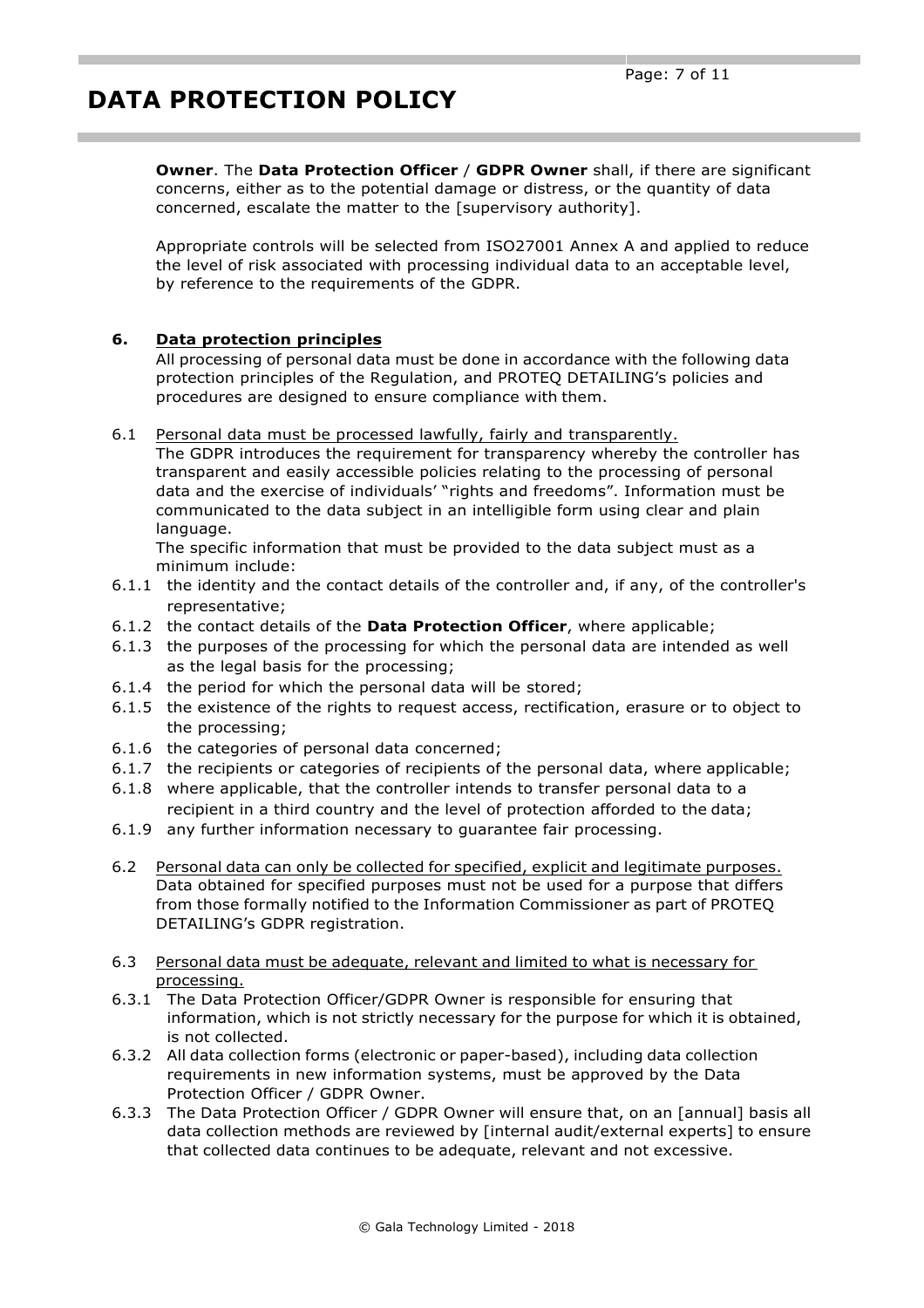- 6.4 Personal data must be accurate and kept up to date.
- 6.4.1 Data that is kept for a long time must be reviewed and updated as necessary. No data should be kept unless it is reasonable to assume that it is accurate.
- 6.4.2 The Head of HR is responsible for ensuring that all staff are trained in the importance of collecting accurate data and maintainingit.
- 6.4.3 It is also the responsibility of individuals to ensure that data held by PROTEQ DETAILING is accurate and up-to-date. Completion of an appropriate registration or application form etc will be taken as an indication that the data contained therein is accurate at the date of submission.
- 6.4.4 Employees/Staff] / [customers/others] should notify PROTEQ DETAILING of any changes in circumstance to enable personal records to be updated accordingly. Instructions for updating records are contained [ ]. It is the responsibility of PROTEQ DETAILING to ensure that any notification regarding change of circumstances is noted and acted upon.
- 6.4.5 The Data Protection Officer / GDPR Owner is responsible for ensuring that appropriate additional steps are taken to keep personal data accurate and up to date, taking into account the volume of data collected, the speed with which it might change and any other relevant factors.
- 6.4.6 On at least an annual basis, the Data Protection Officer / GDPR Owner will review all the personal data maintained by PROTEQ DETAILING, by reference to the Data Inventory Register, and will identify any data that is no longer required in the context of the registered purpose and will arrange to have that data securely deleted/destroyed.
- 6.4.7 The Data Protection Officer / GDPR Owner is responsible for making appropriate arrangements that, where third party organisations may have been passed inaccurate or out-of-date personal information, for information them that the information is inaccurate and/or out-of-date and is not to be used to inform decisions about the individuals concerned; and for passing any correction to the personal information to the third party where this isrequired.
- 6.5 Personal data must be kept in a form such that the data subject can be identified only as long as is necessary for processing.
- 6.5.1 Where personal data is retained beyond the processing date, it will be [minimised/encrypted/pseudonymised] in order to protect the identity of the data subject in the event of a data breach.
- 6.5.2 Personal data will be retained in line with the retention of records procedure and, once its retention date is passed, it must be securely destroyed as set out in this procedure.
- 6.5.3 The Data Protection Officer / GDPR Owner must specifically approve any data retention that exceeds the retention periods, and must ensure that the justification is clearly identified and in line with the requirements of the data protection legislation. This approval must be written.
- 6.6 Personal data must be processed in a manner that ensures its security
- 6.7 Appropriate technical and organisational measures shall be taken against unauthorised or unlawful processing of personal data and against accidental loss or destruction of, or damage to, personal data.

These controls have been selected on the basis of identified risks to personal data, and the potential for damage or distress to individuals whose data is being processed.

[PROTEQ DETAILING's compliance with this principle is contained in its Information Security Management System (ISMS), which has been developed in line with ISO/IEC 27001:2013 and the information security policy set out in document reference].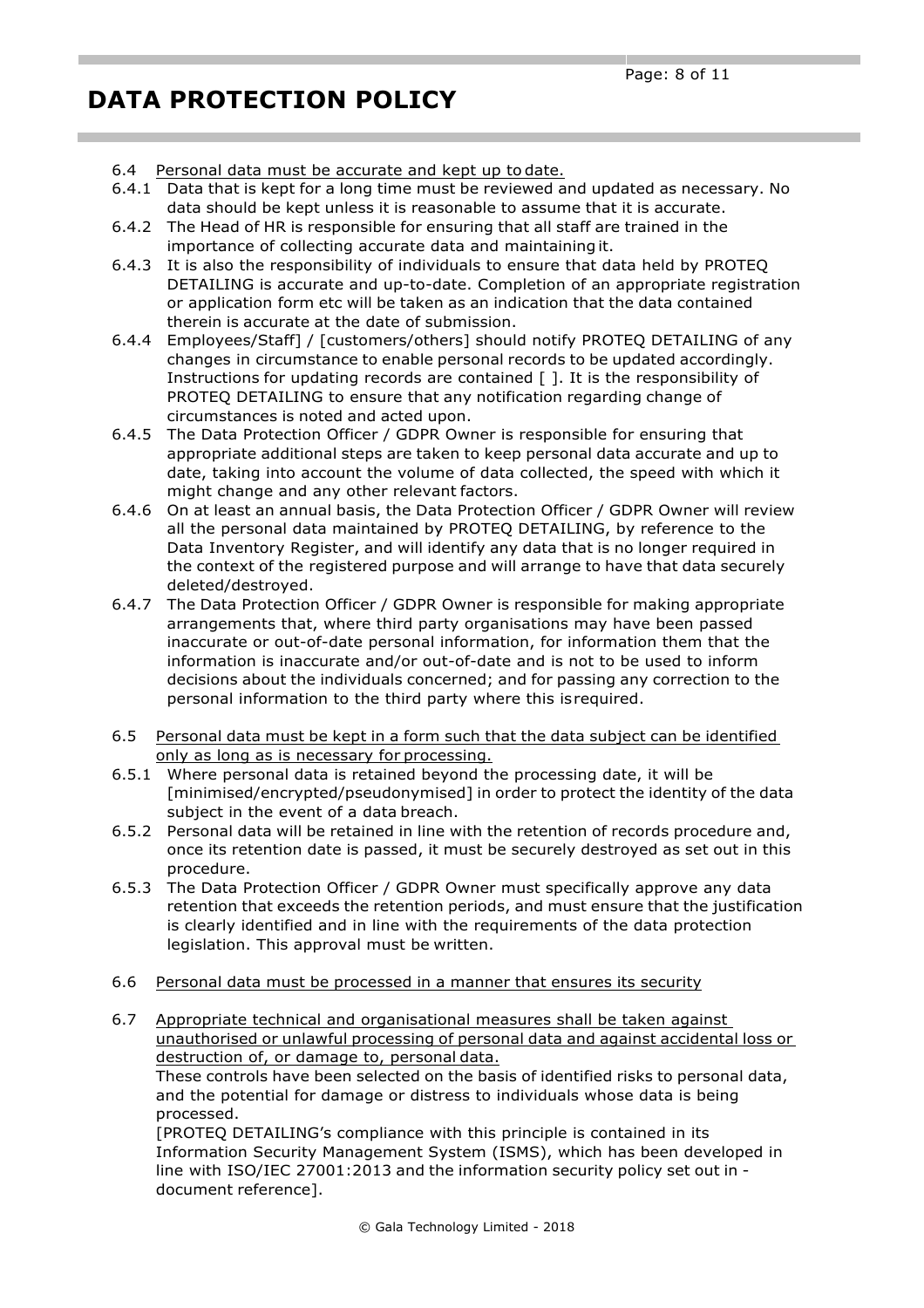п

Security controls will be subject to audit and review, following the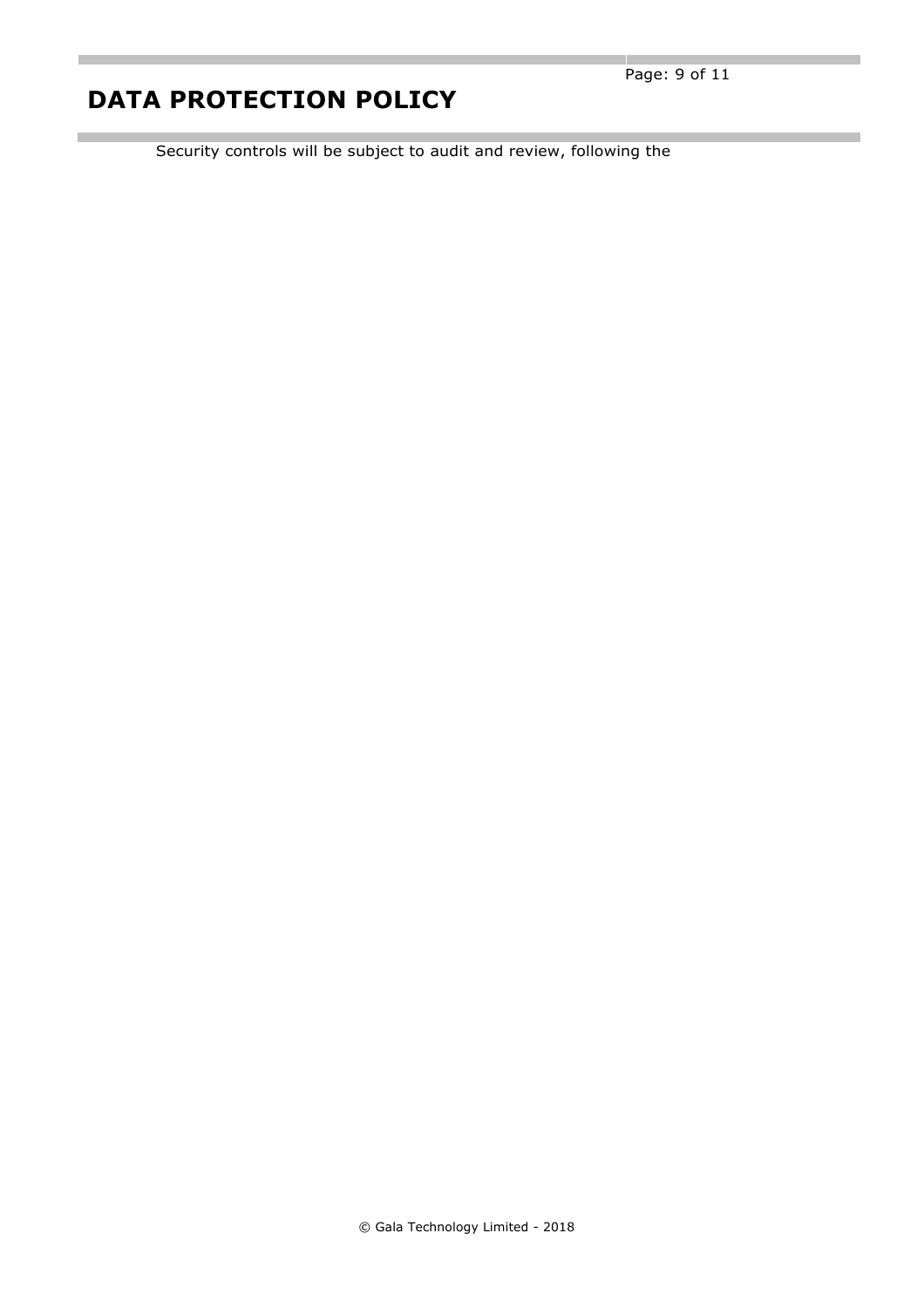6.8 Personal data shall not be transferred to a country or territory outside the European Union unless that country or territory ensures an adequate level of protection for the 'rights and freedoms' of data subjects in relation to the processing of personal data.

The transfer of personal data outside of the EU is prohibited unless one or more of the specified safeguards or exceptions apply.

#### *6.8.1 Safeguards*

An assessment of the adequacy by the data controller taking into account the following factors:

- the nature of the information being transferred;
- the country or territory of the origin, and final destination, of the information;
- how the information will be used and for how long;
- the laws and practices of the country of the transferee, including relevant codes of practice and international obligations; and
- the security measures that are to be taken as regards the data in the overseas location. (This is a UK-specific option.)

#### *6.8.2 Binding corporate rules*

PROTEQ DETAILING may adopt approved Binding Corporate Rules for the transfer of data outside the EU. This requires submission to the relevant Supervisory Authority for approval of the rules that PROTEQ DETAILING is seeking to rely upon.

#### *6.8.3 Model contract clauses*

PROTEQ DETAILING may adopt approved model contract clauses for the transfer of data outside of the EU. If PROTEQ DETAILING adopts the model contract clauses approved by the relevant Supervisory Authority there is an automatic recognition of adequacy.

#### *6.8.4 Exceptions*

In the absence of an adequacy decision, including binding corporate rules, a transfer of personal data to a third country, or an international organisation, shall take place only on one of the following conditions:

- the data subject has explicitly consented to the proposed transfer, after having been informed of the possible risks of such transfers for the data subject due to the absence of an adequacy decision and appropriate safeguards;
- the transfer is necessary for the performance of a contract between the data subject and the controller or the implementation of pre-contractual measures taken at the data subject's request;
- the transfer is necessary for the conclusion or performance of a contract concluded in the interest of the data subject between the controller and another natural or legal person;
- the transfer is necessary for important reasons of public interest;
- the transfer is necessary for the establishment, exercise or defence of legal claims;
- the transfer is necessary in order to protect the vital interests of the data subject or of other persons, where the data subject is physically or legally incapable of giving consent;
- the transfer is made from a register which according to Union or Member State law is intended to provide information to the public and which is open to consultation either by the public in general or by any person who can demonstrate a legitimate interest, but only to the extent that the conditions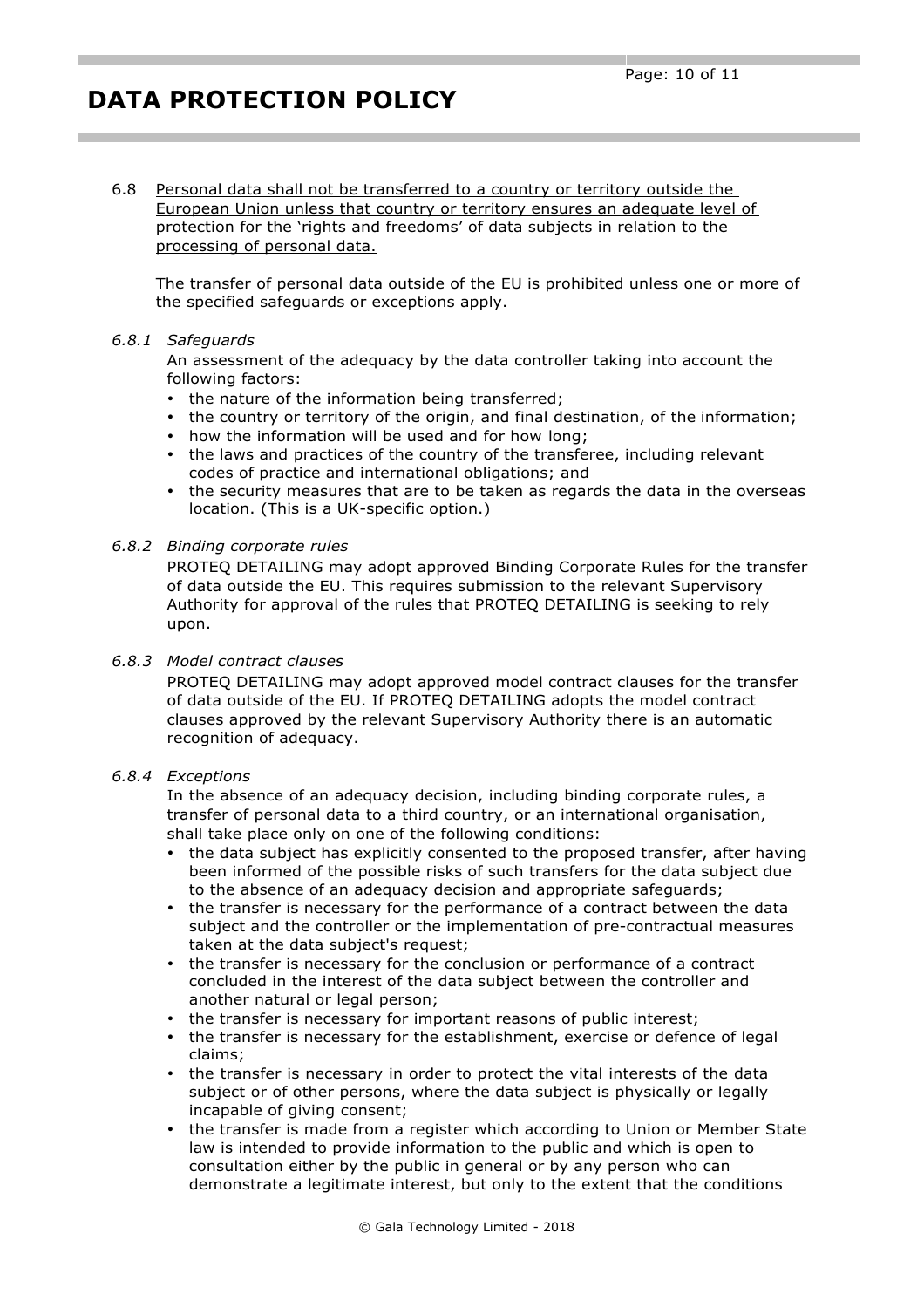laid down in Union or Member State law for consultation are fulfilled in the particular case.

A list of countries that satisfy the adequacy requirements of the Commission are published in the *Official Journal of the European Union.*

#### 6.9 Accountability

The GDPR introduces the principle of accountability which states that the controller is not only responsible for ensuring compliance but for demonstrating that each processing operation complies with the requirements of theGDPR. Specifically, controllers are required to maintain necessary documentation of all processing operations, implement appropriate security measures, perform DPIAs (Data Processing Impact Assessment), comply with requirements for prior

notifications, or approval from supervisory authorities and appoint a Data Protection Officer if required.

### **7. Data subjects' rights**

Data subjects have the following rights regarding data processing, and the data that is recorded about them:

- 7.1 To make subject access requests regarding the nature of information held and to whom it has been disclosed.
- 7.2 To prevent processing likely to cause damage or distress.
- 7.3 To prevent processing for purposes of direct marketing.
- 7.4 To be informed about the mechanics of automated decision-taking process that will significantly affect them.
- 7.5 Not to have significant decisions that will affect them taken solely by automated process.
- 7.6 To sue for compensation if they suffer damage by any contravention of the GDPR.
- 7.7 To take action to rectify, block, erased, including the right to be forgotten, or destroy inaccurate data.
- 7.8 To request the ICO to assess whether any provision of the GDPR has been contravened.
- 7.9 The right for personal data to be provided to them in a structured, commonly used and machine-readable format, and the right to have that data transmitted to another controller.
- 7.10 The right to object to any automated profiling without consent.

Data subjects may make data access requests; this procedure also describes how PROTEQ DETAILING will ensure that its response to the data access request complies with the requirements of the Regulation.

#### **Complaints**

Data Subjects who wish to complain to PROTEQ DETAILING about how their personal information has been processed may lodge their complaint directly with the Data Protection Officer / GDPR Owner by means of [you need to modify your existing complaints procedure to include a GDPR complaints section, and you will need create a form, usually on the 'Contact Us' section of your website, into which data subjects can enter the details of their complaint. They will need to be shown the Fair Processing Notice at this point.]

Data subjects may also complain directly to the [supervisory authority and Data Protection Officer / GDPR Owner], and PROTEQ DETAILING provides appropriate contact details [where?].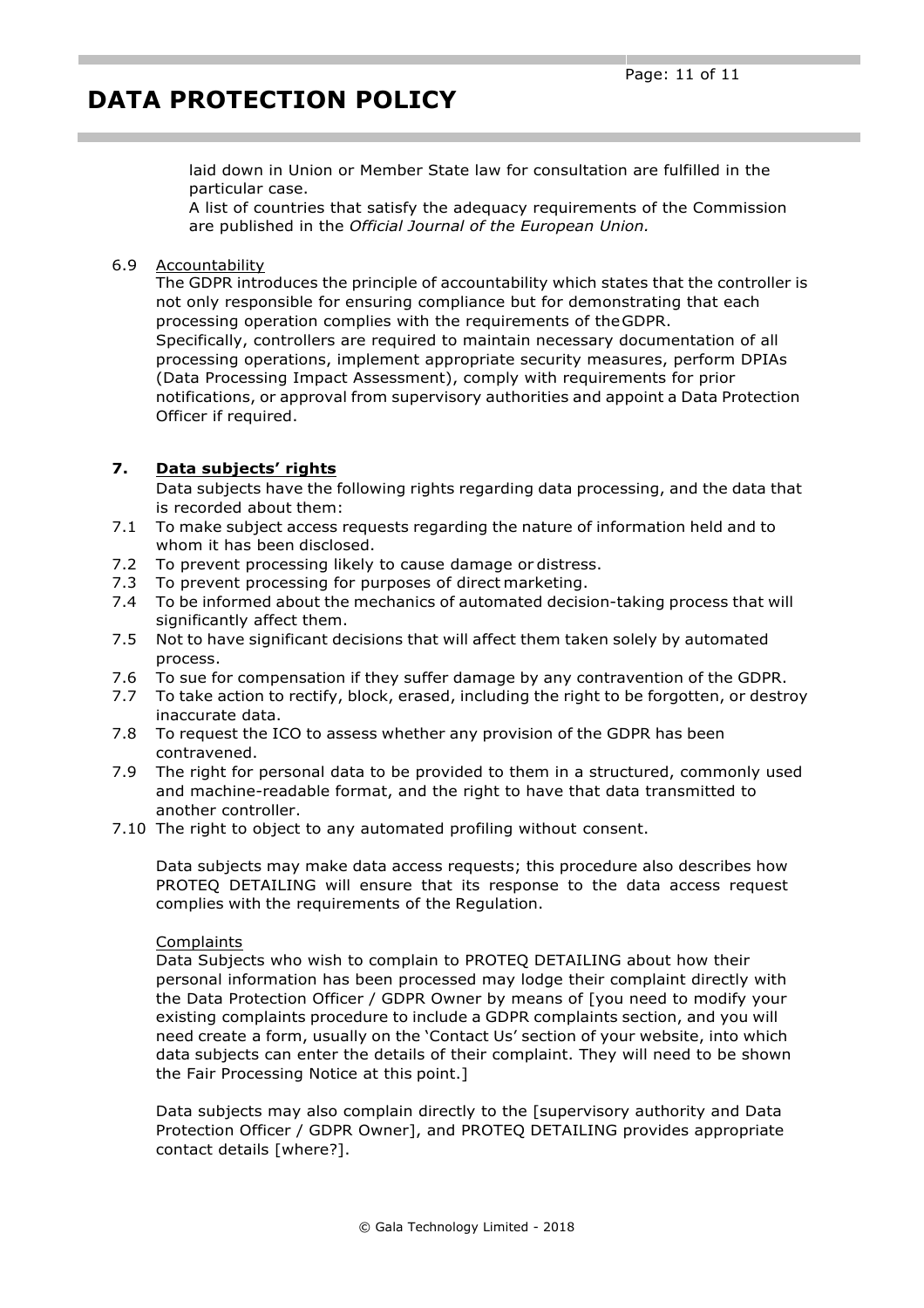Where data subjects wish to complain about how their complaint has been handled, or appeal against any decision made following a complaint, they may lodge a further complaint to the Data Protection Officer / GDPR Owner. The right to do this should be included in the GDPR section of PROTEQ DETAILING's complaintsprocedure.

## **8. Consent**

PROTEQ DETAILING understands 'consent' to mean that it has been explicitly and freely given, specific, informed and unambiguous indication of the data subject's wishes by which he or she by statement, or by a clear affirmative action, signifies agreement to the processing of personal data relating to him or her. The consent of the data subject can be withdrawn at any time.

PROTEQ DETAILING understands 'consent' to mean that the data subject has been fully informed of the intended processing and has signified their agreement, while in a fit state of mind to do so and without pressure being exerted upon them. Consent obtained under duress or on the basis of misleading information will not be a valid basis for processing. There must be some active communication between the parties which demonstrate active consent. Consent cannot be inferred from non-response to a communication. For sensitive data, explicit written consent of data subjects must be obtained unless an alternative legitimate basis for processing exists.

In most instances consent to process personal and sensitive data is obtained routinely by PROTEQ DETAILING using standard consent documents [reference] e.g. when a new member of staff signs a contract of employment, or during induction for participants on programmes.

Where PROTEQ DETAILING provides online services to children, parental, or custodial authorisation must be obtained. This requirement applies to children under the age of 16 (unless the Member State has made provision for a lower age limit – which may be no lower than 13.

### **9. Security of data**

All Employees/Staff are responsible for ensuring that any personal data which PROTEQ DETAILING holds and for which they are responsible, is kept securely and is not under any conditions disclosed to any third party unless that third party has been specifically authorised by PROTEQ DETAILING to receive that information and has entered into a confidentiality agreement [document reference].

All personal data should be accessible only to those who need to use it. You should form a judgment based upon the sensitivity and value of the information in question, but personal data must be kept:

- in a lockable room with controlled access; and/or
- in a locked drawer or filing cabinet; and/or
- if computerised, password protected in line with corporate requirements; and/or
- stored on (removable) computer media which are encrypted.

Care must be taken to ensure that PC screens and terminals are not visible except to authorised Employees/Staff of  $K$ COMPANY $\rightarrow$ . All Employees/Staff are required to enter into an Acceptable Use Agreement before they are given access to organisational information of any sort.

Manual records may not be left where they can be accessed by unauthorised personnel and may not be removed from business premises without explicit [written] authorisation. As soon as manual records are no longer required for day-to-day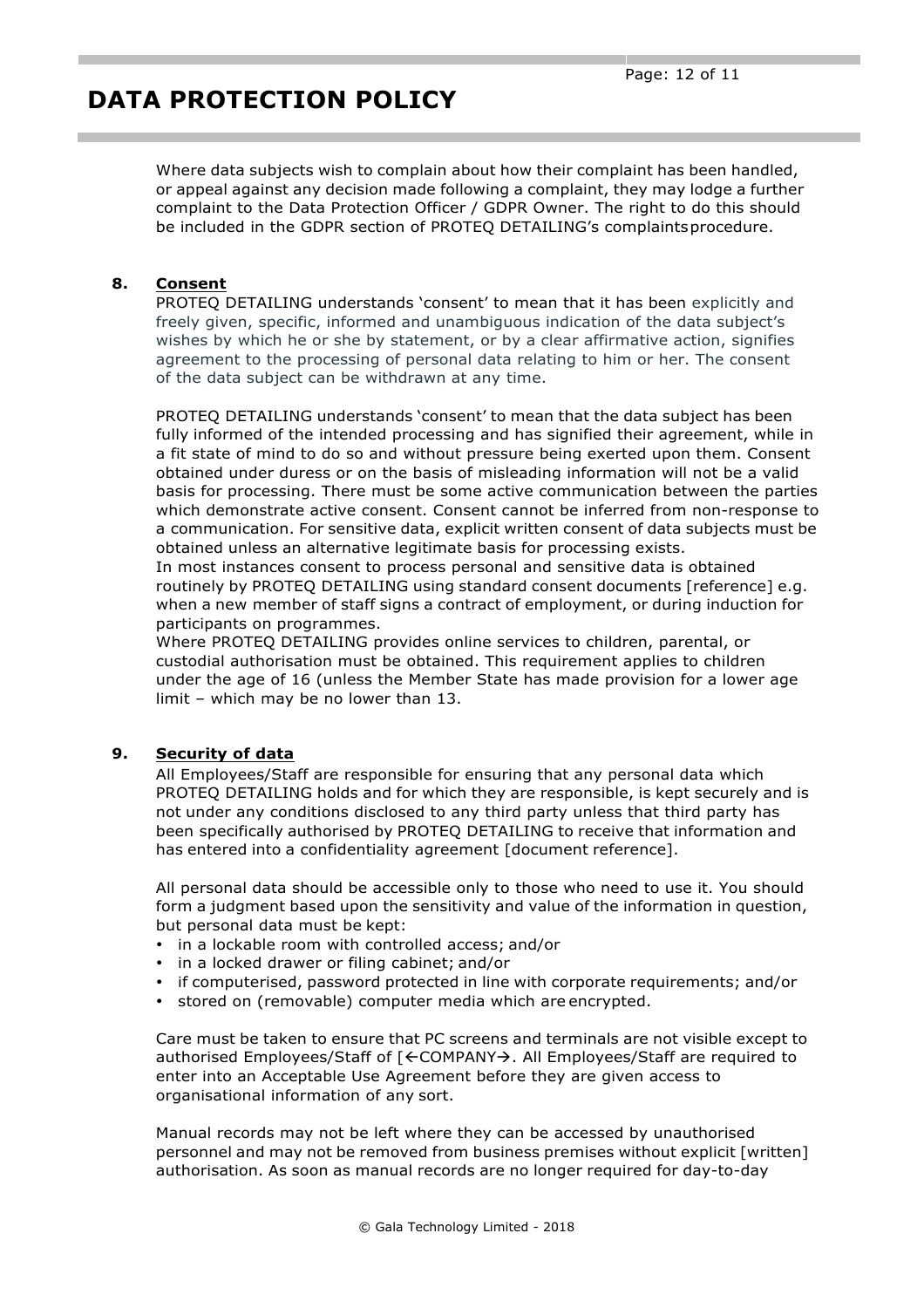client support, they must be removed from secure archiving in line with [procedure reference].

Personal data may only be deleted or disposed of in line with the Data Retention Procedure. Manual records that have reached their retention date are to be shredded and disposed of as 'confidential waste'. Hard drives of redundant PCs are to be removed and immediately destroyed before disposal.

Processing of personal data 'off-site' presents a potentially greater risk of loss, theft or damage to personal data. Staff must be specifically authorised to process data offsite.

## **10. Rights of access to data**

Data subjects have the right to access any personal data (i.e. data about them) which is held PROTEQ DETAILING in electronic format and manual records which form part of a relevant filing system. This includes the right to inspect confidential personal references received by PROTEQ DETAILING, and information obtained from third-party organisations about that person.

## **11. Disclosure of data**

PROTEQ DETAILING must ensure that personal data is not disclosed to unauthorised third parties which includes family members, friends, government bodies, and in certain circumstances, the Police. All Employees/Staff should exercise caution when asked to disclose personal data held on another individual to a third party [and will be required to attend specific training that enables them to deal effectively with any such risk]. It is important to bear in mind whether or not disclosure of the information is relevant to, and necessary for, the conduct of PROTEQ DETAILING's business.

The GDPR permits certain disclosures without consent so long as the information is requested for one or more of the following purposes:

- to safeguard national security;
- prevention or detection of crime including the apprehension or prosecution of offenders;
- assessment or collection of tax duty;
- discharge of regulatory functions (includes health, safety and welfare of persons at work);
- to prevent serious harm to a third party;
- to protect the vital interests of the individual, this refers to life and death situations.

All requests to provide data for one of these reasons must be supported by appropriate paperwork and all such disclosures must be specifically authorised by the Data Protection Officer / GDPR Owner.

### **12. Retention and disposal of data**

Personal data may not be retained for longer than it is required. Once a member of staff has left PROTEQ DETAILING, it may not be necessary to retain all the information held on them. Some data will be kept for longer periods than others.

### **Disposal of records**